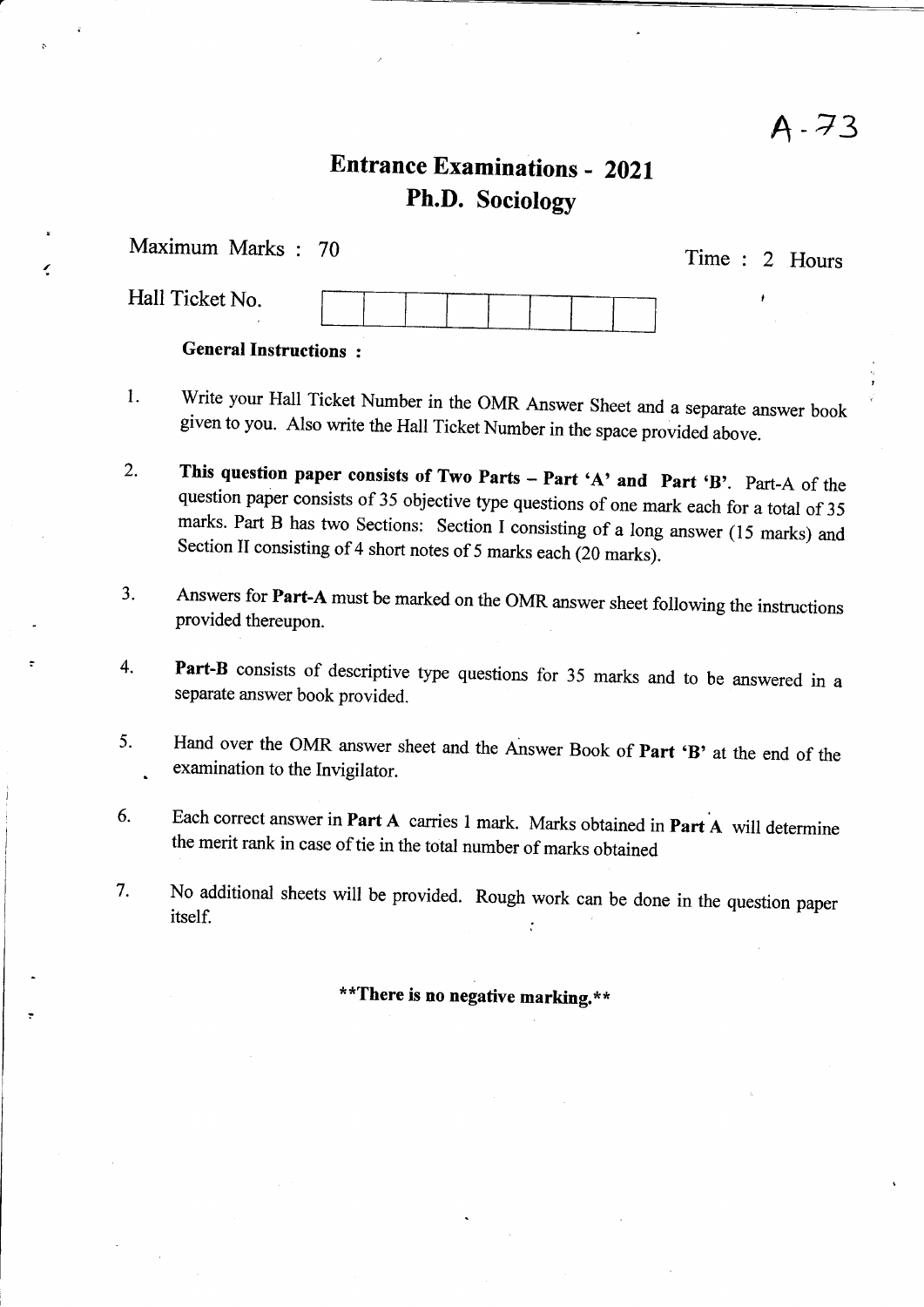## $PART - A$

## Objective Questions (35 Marks)

<sup>A</sup>.13

## The following questions are to be answered in the OMR sheet provided.

- 1. 'Acephalous' is a term used to describe
- A. Modern societies
- B. Political system of societies without centralized authority
- C. Political system of societies with centralized authority
- D. Postmodern societies
- 2. The fact that two words with the same reference or definition can have different connotations calls attention to
- A. Ideographic detailing
- B. Denotative meaning
- C. Nomothetic generalisation
- D. Connotative meaning
- 3. 'Elective affinity' is a term used by Weber to describe the relationship between
- A. Power and domination
- B. 'Wertrational' and 'zweckrational' action
- e. Protestantism and capitalism
- D. Interpretation and explanation
- 4. Comprador bourgeoisie' is usually contrasted with
- A. National bourgeoisie
- B. Feudal interests
- C. Proletariat
- D. Reserve army

5. The 'end of ideology' thesis is most commonly identified with

 $\overline{2}$ 

- A. Max Horkheimer
- B. Daniel Bell
- C. Andre Beteille
- D. Karl Marx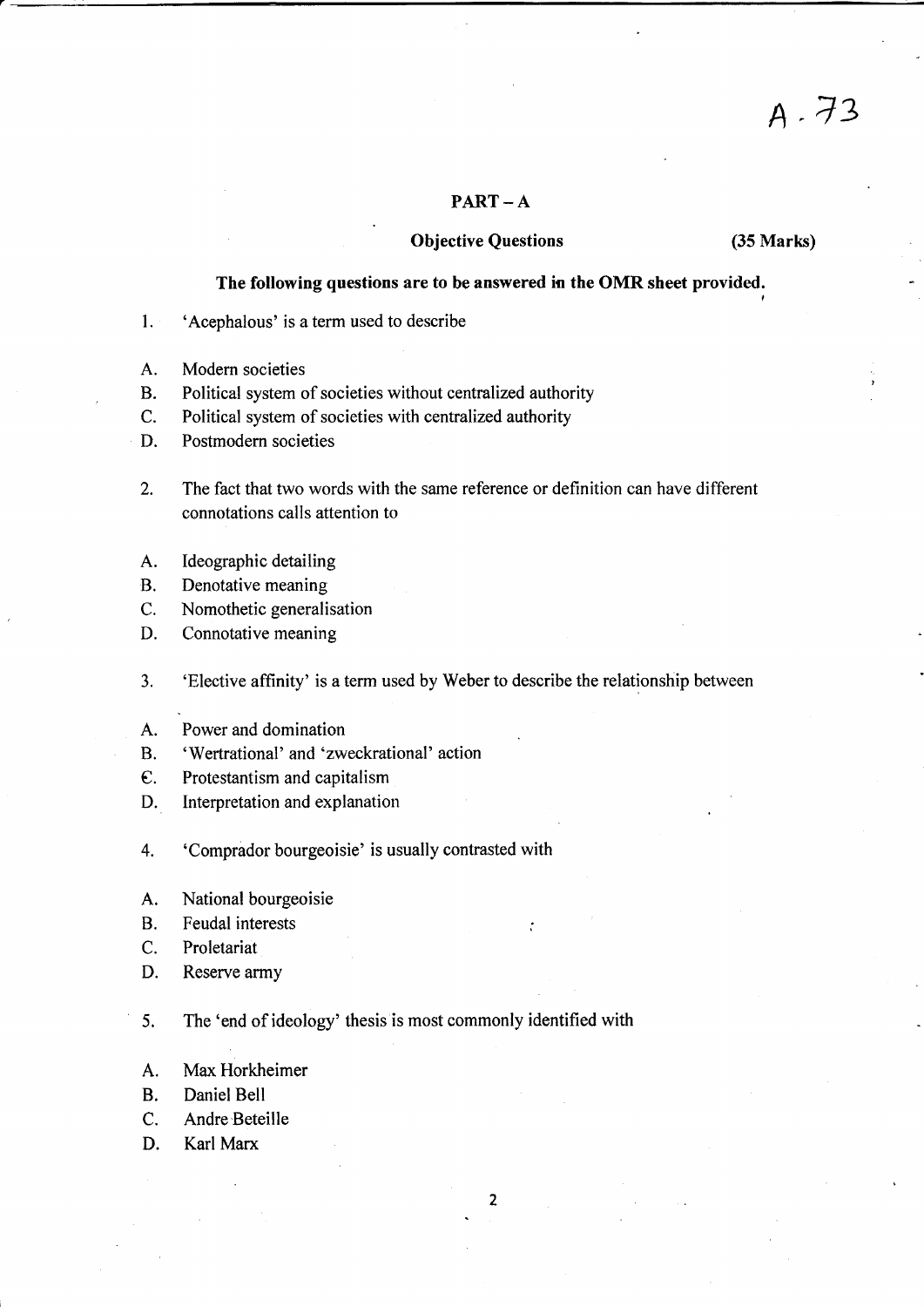## $PART - A$

## Objective Questions (35 Marks)

<sup>A</sup>.13

## The following questions are to be answered in the OMR sheet provided.

- l. 'Acephalous' is a term used to describe
- A. Modern societies
- B. Political system of societies without centralized authority
- C. Political system of societies with centralized authority
- D. Postmodern societies
- 2. The fact that two words with the same reference or definition can have different connotations calls attention to
- A. Ideographic detailing
- B. Denotative meaning
- C. Nomothetic generalisation
- D. Connotative meaning
- 3. 'Elective affinity' is a term used by Weber to describe the relationship between

 $\cdot$ 

 $\overline{2}$ 

- A. Power and domination
- B. 'Wertrational' and 'zweckrational' action
- e. Protestantism and capitalism
- D. Interpretation and explanation
- 4. Comprador bourgeoisie' is usually contrasted with
- A. National bourgeoisie
- B. Feudal interests
- C. Proletariat
- D. Reserve army

5. The 'end of ideology' thesis is most commonly identified with

- A. Max Horkheimer
- B. Daniel Bell
- C. Andre Beteille
- D. Karl Marx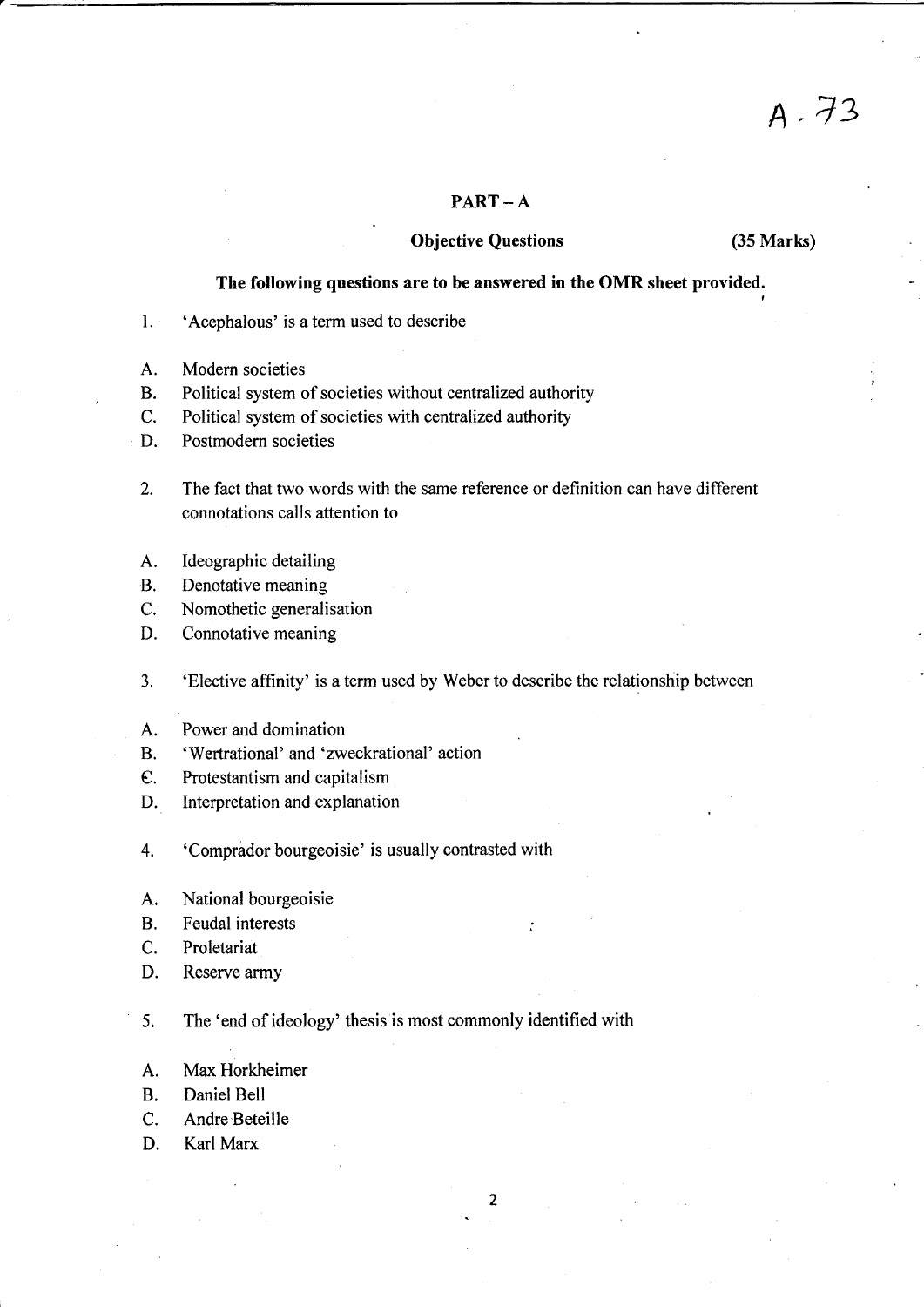- 6. Cultural relativists hold that
- A. Concepts are socially constructed
- B. Concepts vary cross-culturally
- C. Ethnocentrism needs to be challenged
- D. All of the above

Ć

- 7. Which of the following is not true about 'abstracted empiricism'?
- A. It was coined by C. Wright Mills in 'The Sociological Imagination'
- B. It was aimed at those sociologists who equate empiricism with science
- C. In this, C. Wright Mills argues that numerical data and statistical analysis are sufficient for sociological analysis

A-7?

- D. C. Wright Mills also insists that in the absence of theoretical categories and comparative historical analyses, no conception of social structure is possible.
- 8. "Verisimilitude" means
- A. Similar attitude
- B. Dissimilar attitude
- C. Truthlikeness
- D. None of the above
- 9. <sup>A</sup>true zero point is found in the following level of measurement
- A. Nominal
- B. Ordinal
- C. Interval
- D. Ratio
- 10. Thomas Kuhn is associated with
	- i. Anomalies
	- ii. Paradigm
	- iii. Normal science
	- iv. Post-Normal Science
- A. <sup>i</sup>and iionly
- B. i and iii only
- C. i, iiand iii only
- D. All four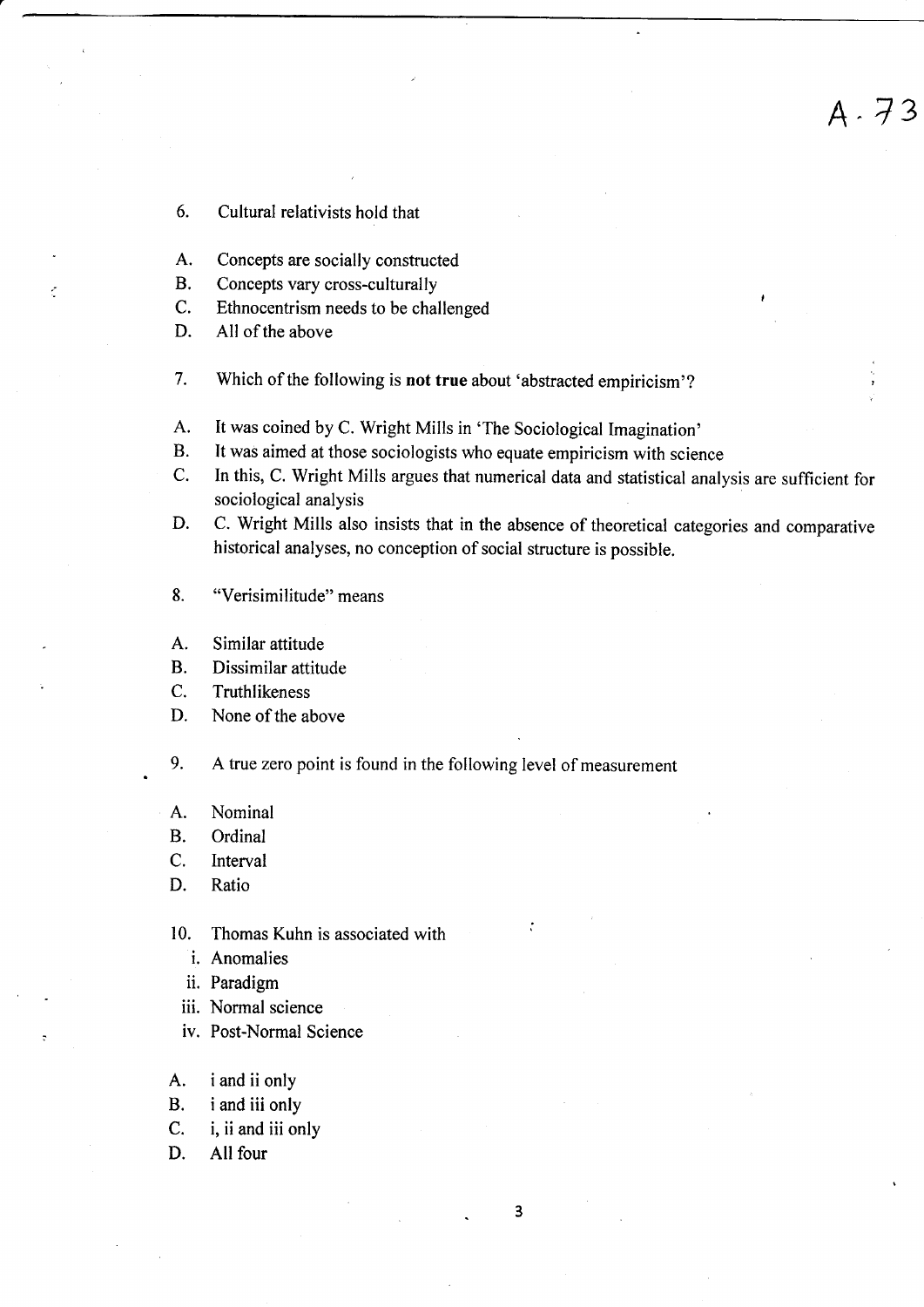- <sup>I</sup>l. The first social surveys were basically
- A. Social mobility studies
- B. Unemployment studies
- C. Poverty studies
- D. Town planning studies
- 12. Consider the following statements on 'The Risk Society'
	- l. It is concerned with the transition from modern industrial society to a new era distinguished much more by technological hazards

A -72

- 2. It considers that environmental health risks are social constructions
- 3. There is a loss of faith in experts and science to predict and protect people from these technological hazards

Chose the correct option from below

- A. Statement 1 is correct and 2 and 3 are incorrect
- B. Statement 1 and 2 are correct and 3 is incorrect
- C. Statement 2 and 3 are correct and I is incorrect
- D. Statement 1, 2 and 3 are correct
- 13. Religious Fundamentalism
- A. Constrain and contain the growth of cultural hybridization
- B. Sustain religious authority and orthodoxy
- C. Curb the growth of women's movement
- D. All of the above
- 14. Under the Citizenship Amendment Act, 2019, religious minority groups from which countries are not eligible for Indian Citizenship?
- A. Afghanistan
- B. Bangladesh
- C. Sri-Lanka
- D. Pakistan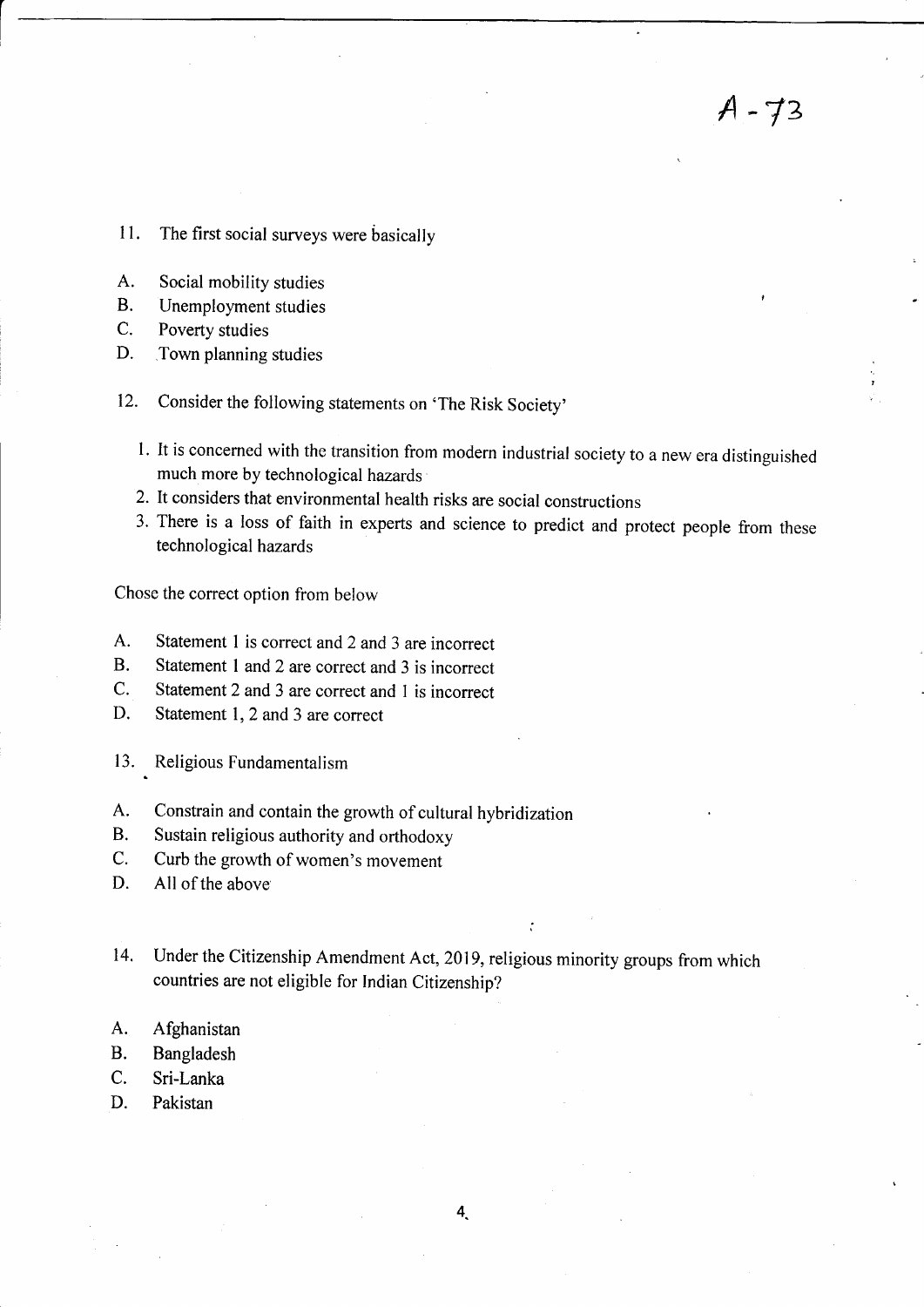- 15. According to Derrida, the two essential elements that constitute the 'heart of deconstruction' are
- A. Language and Re-interpretation
- B. Language and Cultural Capital
- C. Language and Symbolic Capital
- D. Language and Law
- 16. The 2001 United Nations Conference against Racism in Durban was the starting point for the discourse on race-caste relation in contemporary India
- A. Dalit group in India wanted to present their case to the conference.
- B. The position of the Indian Government is that caste is not race and the issue is not relevant to the conference.
- C. Activists from India argued for recognition of caste-based discrimination on a par with racial discrimination by the relevant UN body.
- D. All of the above
- 17. 'Black Lives Matter' is a movement that helps us understand how the concept of works in contemporary social contexts.
- A. Ethnicity
- B. Race
- C. Class
- D. Caste

18. The concept of 'patriarchal bargains' was introduced by

- A. Deniz Kandiyoti
- B. Nivedita Menon
- C. Ann Oakley
- D. Sherry B. Ortner

19. The state laws limiting conversion in India are often titled

- A. Anti-Conversion Laws
- B. Freedom of Religion Laws
- C. Ghar Whapsi
- D. Article 25

.5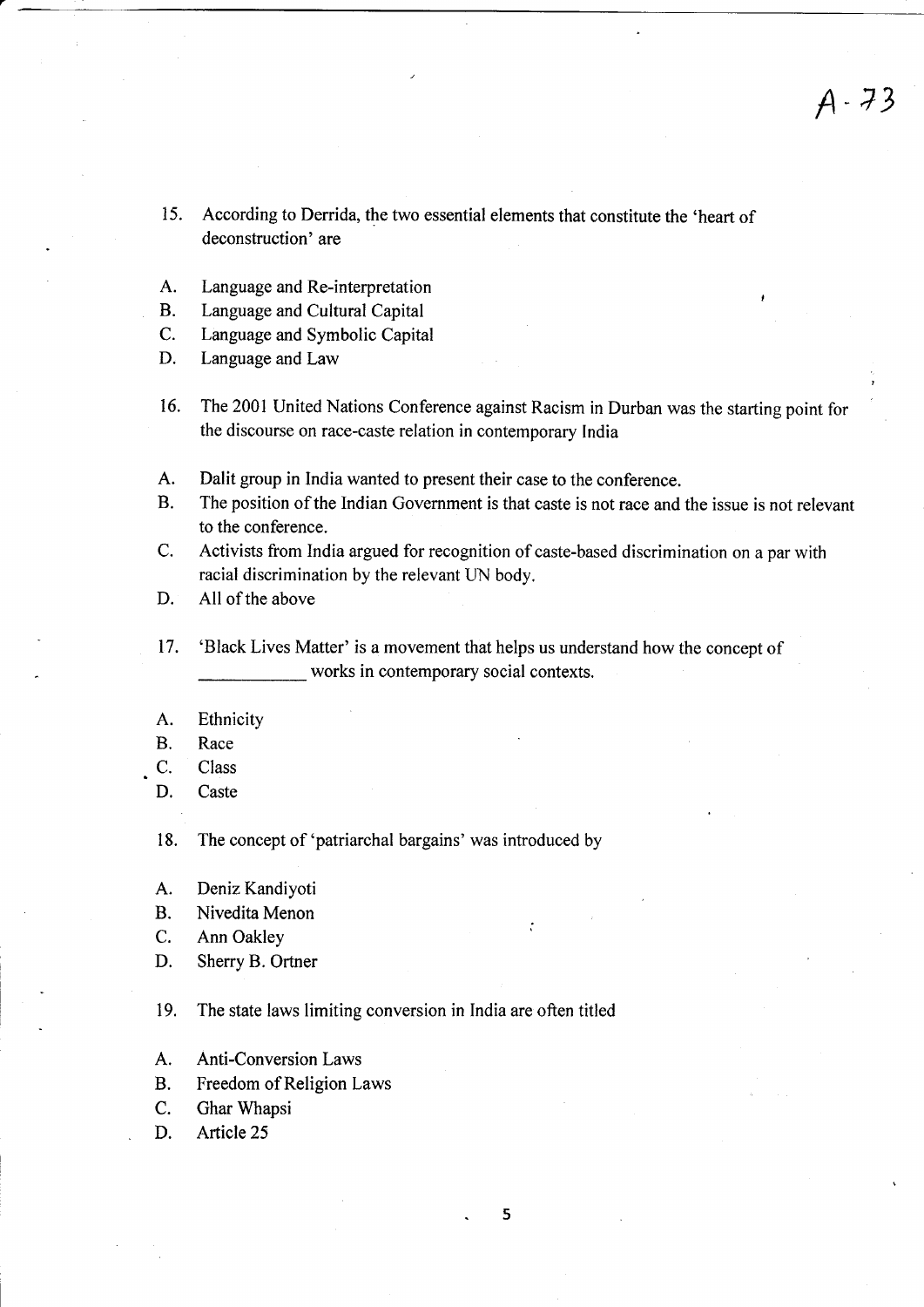- 20. There are four principles of McDonaldization according to George Ritzer. Which of the following is not a part of the four principles of McDonaldization?
- A. Efficiency
- B. Predictability
- C. Calculability
- D. Human technology
- 21. In mainstream/conventional sociology:
- A. Structure is given more emphasis than culture
- B. Culture is given more emphasis than Structure
- C. Both Structure and Culture are given equal consideration
- D. None of the above
- 22. One of the following is characteristic of Jeffrey Alexander's sociology:-
- A. Critical Theory
- B. A 'strong program' of cultural sociology
- C. Both the above
- D. None of the above
- 23. The statement "Theory without empirical research is empty, empirical research without theory is blind" was made bY
- A, Robert Merton
- B. Immanuel wallerstein
- C. Pierre Bourdieu
- D. G.W.F. Hegel
- 24. Postcolonial theory is about
- A. Demythisizing a western imaginary
- B. Exploring thought-traditions of the ex-colonized
- C. Both the above
- D. None of the above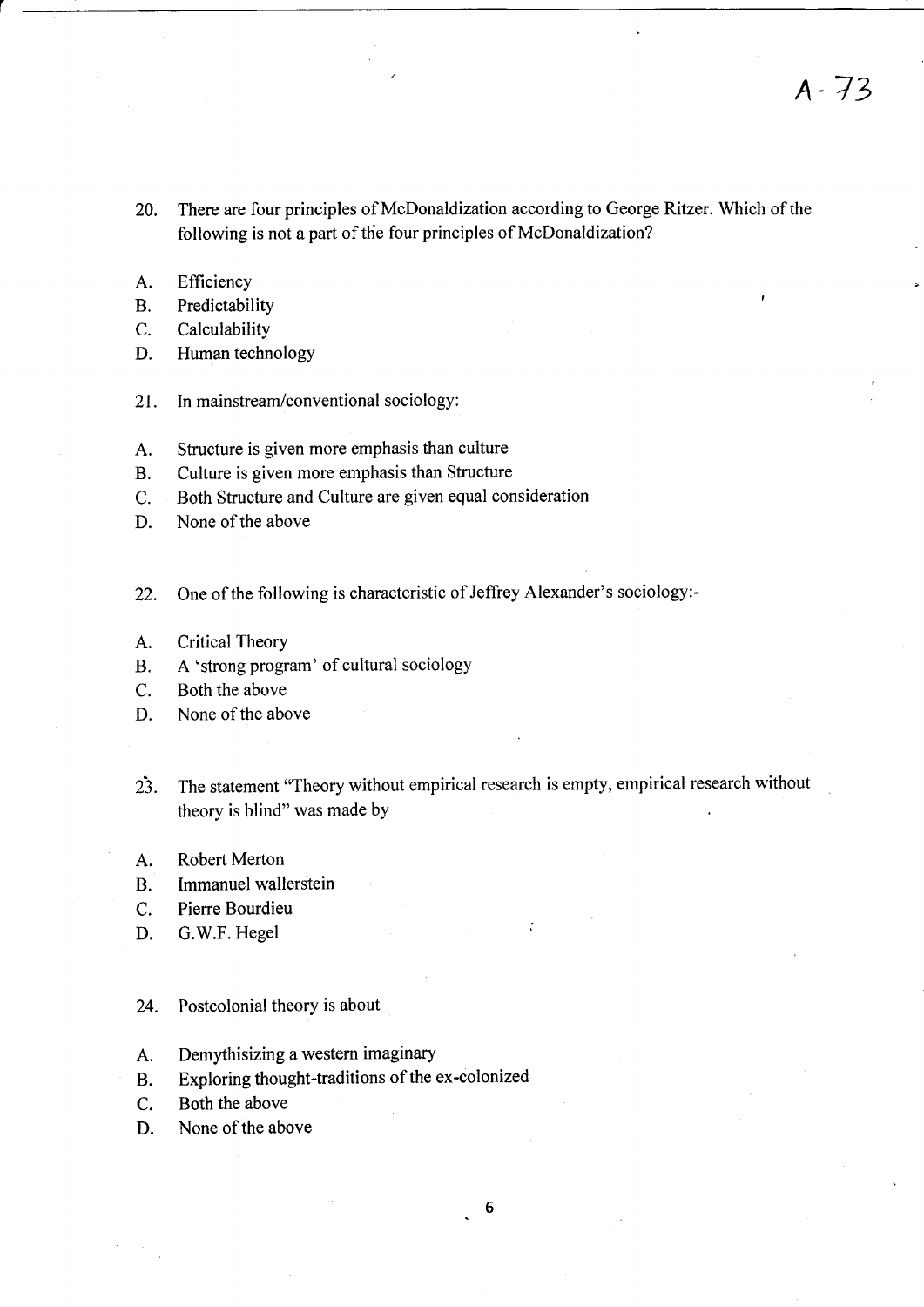25. The concept 'Habitus' and 'Field' was enunciated by

- A. Anthony Giddens
- B. Pierre Bourdieu
- C. Herbert Marcuse
- D. Michael Burawoy

26. which of the following explains the concept of 'household'

- A. A genealogical unit to organize everyday life<br>B. A primary unit of bondage based on 'blood'
- A primary unit of bondage based on 'blood'
- C. <sup>A</sup>consanguineal unit with a common living
- D. An empirical unit of production and consumption
- 27. Necropolitics is associated with
- A. Geopolitics of global power
- B. Anti-racial politics
- C. Elimination of ethnic minorities through genocide
- D. Subjugation of life to the power of death

28. Alliance theory of kinship is associated with

- A. Reciprocity and incest taboo
- B. Exchange of women
- C. Positive marriage rules
- D. All of the above

29. Which of the following is NOT part of Talcott Parsons' explanation of value orientation?

- A. Cognitive orientation
- B. Communicative orientation
- C. Appreciative orientation
- D. Moral orientation

7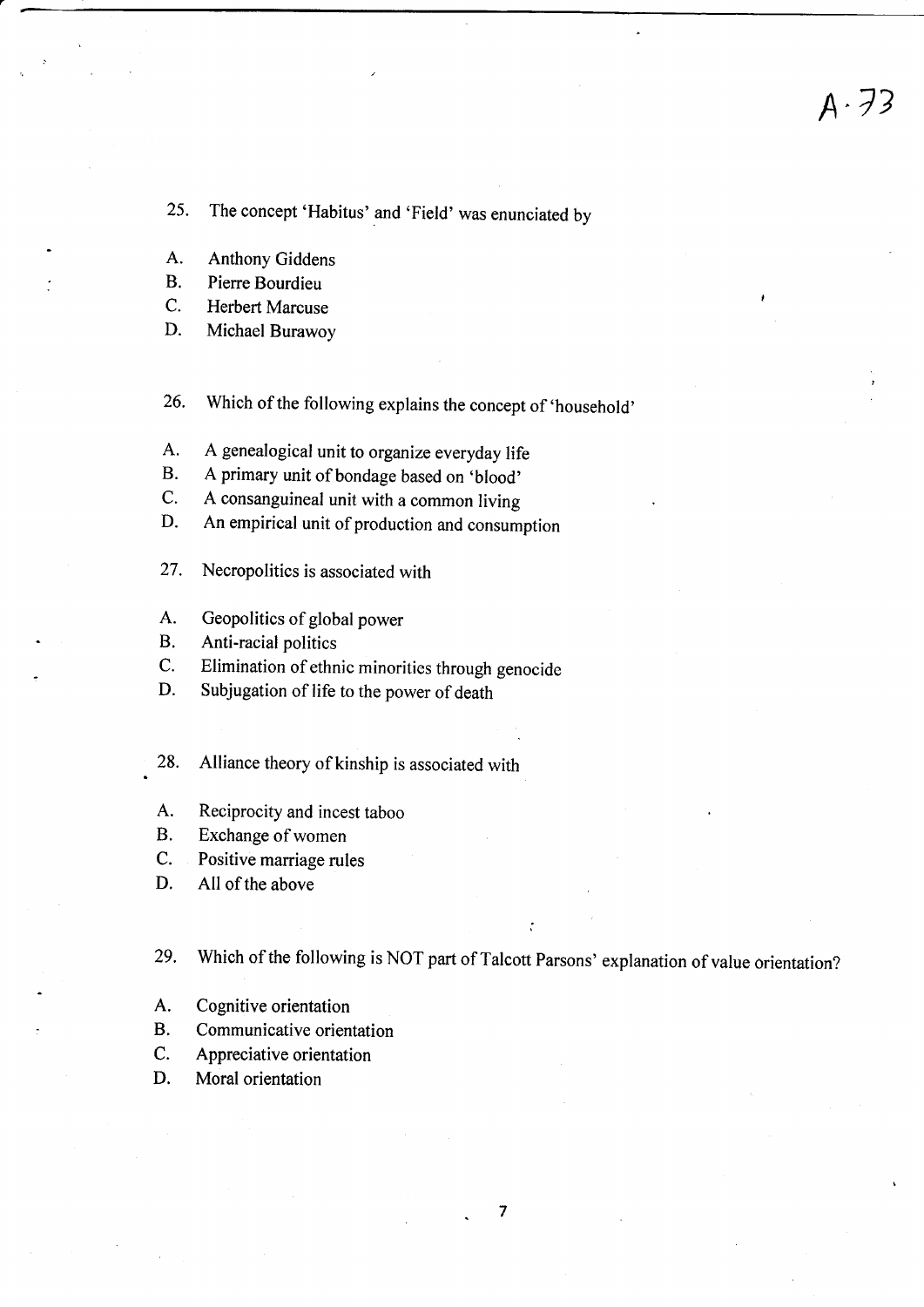- 30. When Ferdinand Tonnies described 'Gemeinschaft as 'Community of Fate', how did he describe 'Gesellschaft'?
- A. Community of Will
- B. Community of filial
- C. Community of eccentric people
- D. Community of people without class consciousness
- 31. Who among the following has propounded the theory of falsification?
- A. Thomas Kuhn
- B. Raymond Firth
- C. Karl Popper
- D. Carl Sagan
- 32, The theory of structuration is the contribution of
- A. Judith Butler
- B. Anthony Giddens
- C. Louis Althusser
- D. Thorstein Veblen
- 33. Who among the following argued that exchange of product of labour or of any other possessions is the purest and most primitive forms of human socialization?
- A. Auguste Comte
- B. Herbert Spencer
- C. Georg Simmel
- D. Emile Durkheim
- 34. Who among the theorists used autobiography method in his sociological enterprise?
- A. Emile Durkheim
- B. Charles Montesquieu
- C. Karl Marx
- D. WEBDuBois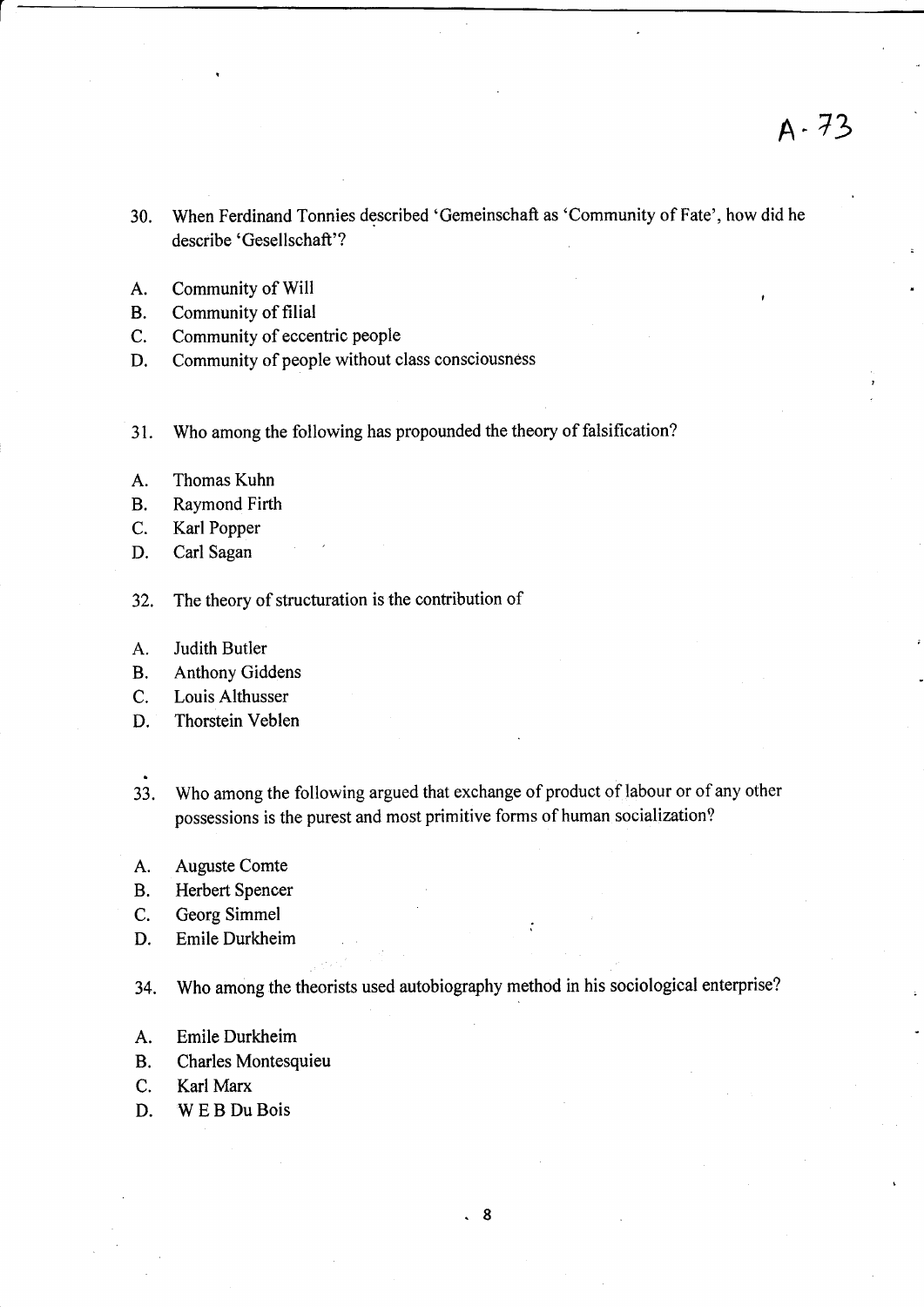35. Here is a list of anthropologists (I), who carried out fieldwork in different parts of India (II). Which of the following pairing is correct?

I<br>A. Kathleen Gough I<br>
A. Kathleen Gough Thanjavur District of Tamilnadu<br>
B. Andre Beteille Mysore and Cochin Region

Mysore and Cochin Region C. L K Ananthakrishna Iyer Bengal Presidency<br>D. Abbe Du Bois Baigas and Gonds Baigas and Gonds of Orissa

ż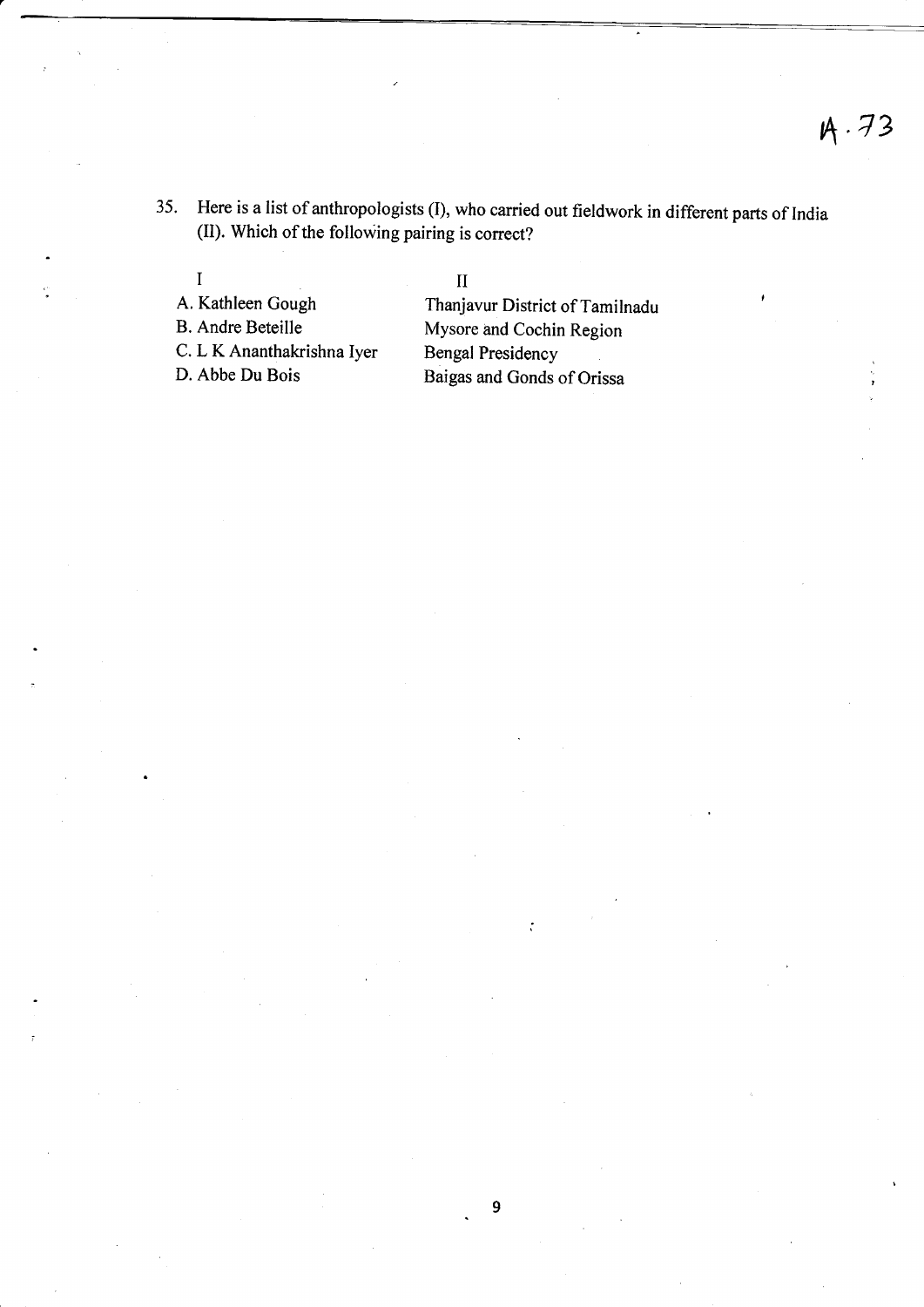## Part-B Section I

## $(15$  Marks)

A.73

Attempt any One of the following questions. The answer must not exceed 500 words.

- 1. Critically examine Jurgen Habermas's 'Theory of Communicative Action' and its relevance to complex, crisis- ridden societies.
- 2. Consider the relevance of Durkheim's 'Rules of Sociological Method' for contemporary social science research.
- 3. Examine the challenges of developing sociological theories in 'Global South'

## Part- B Section II

## (20 Marks)

Attempt a short note on any **Four** of the following questions. Each short note carries **Five** marks and must not exceed 200 words.

1. Asiatic mode of production

2. Risk Society of Ulrich Beck

3. 'One is not born but rather become a woman'. Comment 4. Surveillance in contemporary society

5. Caste and politics in Indian society

6. Value-neutrality in social science research

7. Visual ethnography

8. Tribes as indigenous people. Comment

10